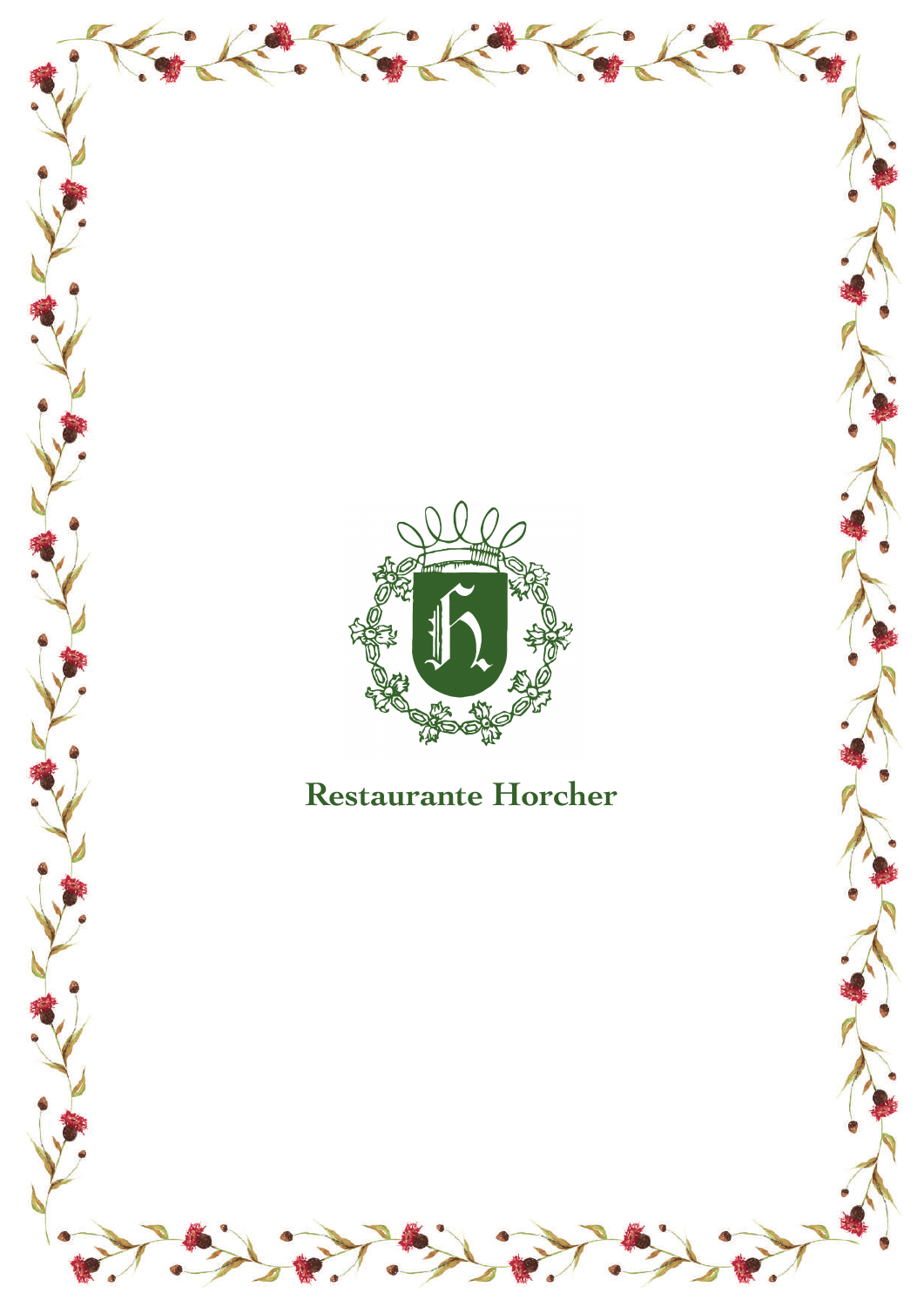Hors d'Oeuvre Froid

Terrine of goose foie gras  $44,50 \in$ Russian style home marinated salmon 38,00 € Smoked eel with spicy radish sauce 43,00 € Herrings with cream sauce and Kartoffelpuffer 39,00 € Venison carpaccio with mustard seeds and pickled figs 38,00 € Tartar of tuna with pommes soufflées 44,00  $\epsilon$ 

Hors d'Oeuvre (Chaud

Bric of foie and truffles 37,00 € Oeuf poché with Kartoffelpuffer 37,00 € Vegetable panaché with quail egg 35,00 € Scallops with a celeriac puré and black olive tapenade 40,00 € Soft shell crab in tempura with jalapeños mayonnaise and Diabla sauce 37,00 € Cheese soufflée 39,00 €

Our Soups

Sherry consommé or consommé gelée 26,00 € Apple Vichyssoise with smoked sardines 28,00 € Lobster Bisque 32,00 € Lentil cream soup with croutons and Frankfurter 26,00 €

Our *Calads* 

Horcher style lobster salad 50,00 € Avocado salad with Huelva prawns 44,00 € Pickled partridge salad Horcher style 40,00 € Muzzle salad Berlin 38,00 €

Fish and Seafood

Roast wild sea bass with tomato compote on a thin potato layer 52,00  $\epsilon$ Wild turbot turbot grillé 56,00 € Sole ragout with red prawns 52,50  $\epsilon$ Tiger langoustines with green curry sauce and wild rice  $44,50 \in$ Raviolis filled with turbot and prawns 39.50  $\epsilon$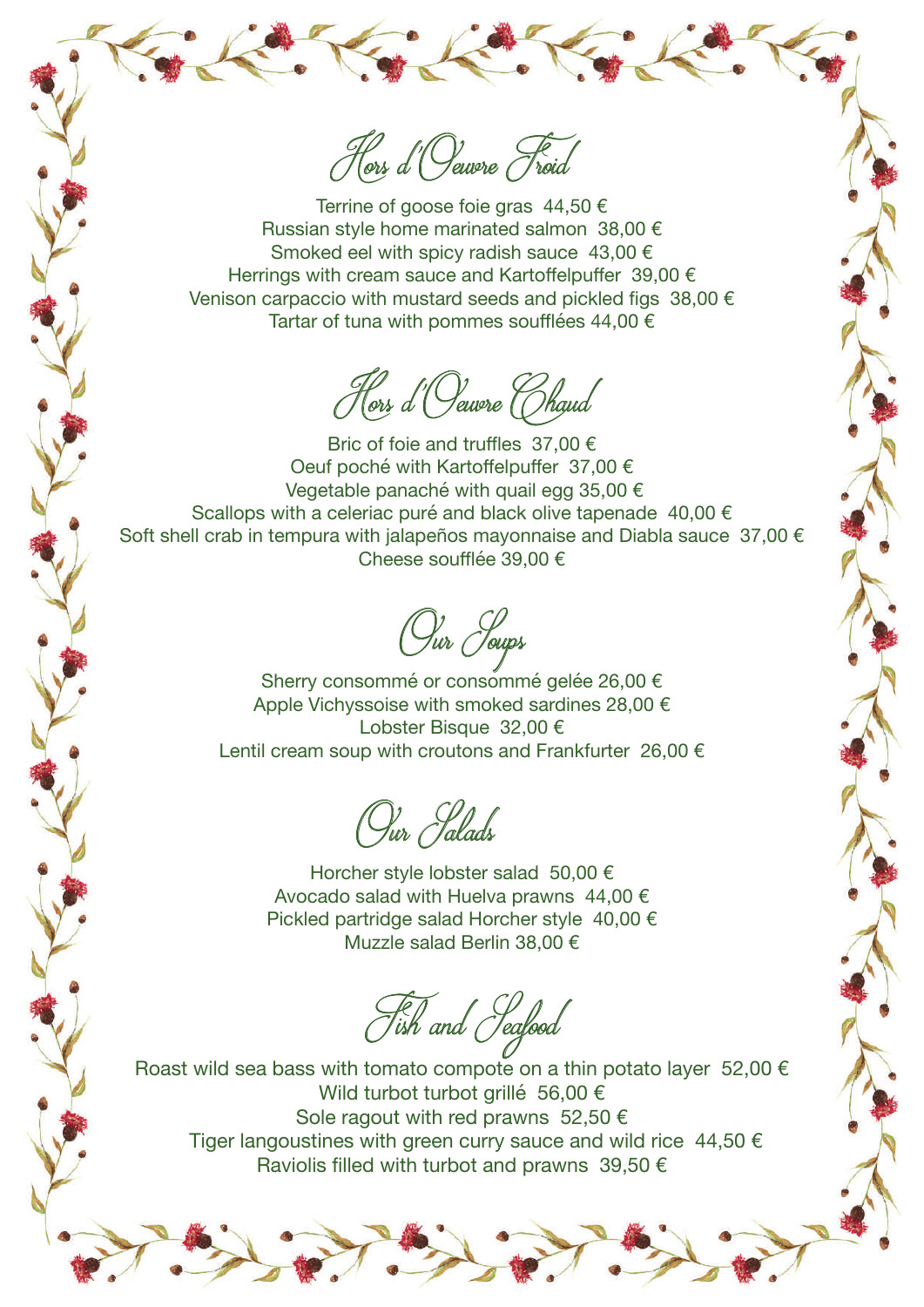Our Traditional Game Dishes

Roast loin of deer natural style  $48,00 \in$ Roe deer Stroganoff 47,00 € Venison ragout 41,00 € Grain-fed poussin a la "Bonne Femme" 46,00 € Pigeon "de Bresse" with Périgord sauce 48,00 € Côtelette dágneau with a faux risotto 43,00 €

Horcher (Olassics

 Steak tartar 45,00 € Hungarian style Goulash 45,00 € Horcher hamburger 44,00 € Oxtail Hocher's style 44,50 € Stroganoff in Pommery mustard sauce 48,00 € Veal Scaloppini with truffles in a Port wine sauce 43,00 € Veal kidneys Horcher style 40,00 €

Our *Juggestion with Imperial Beluga Caviar* 000

Caviar 30 Gr. 150,00 € Caviar 50 Gr. 250,00 € Consomé gelée with Caviar and crème fraîche 67,00 € Tuna Tartar 78,00 € Scallops with a celeriac puré 74.00 € Kartoffel puffer with ouef poché 70,00 €

Pommes soufflées 12,00 € Bread and Butter 7,50 €

\* Fish has been previously frozen Please inform your maître or server of any food allergies before ordering